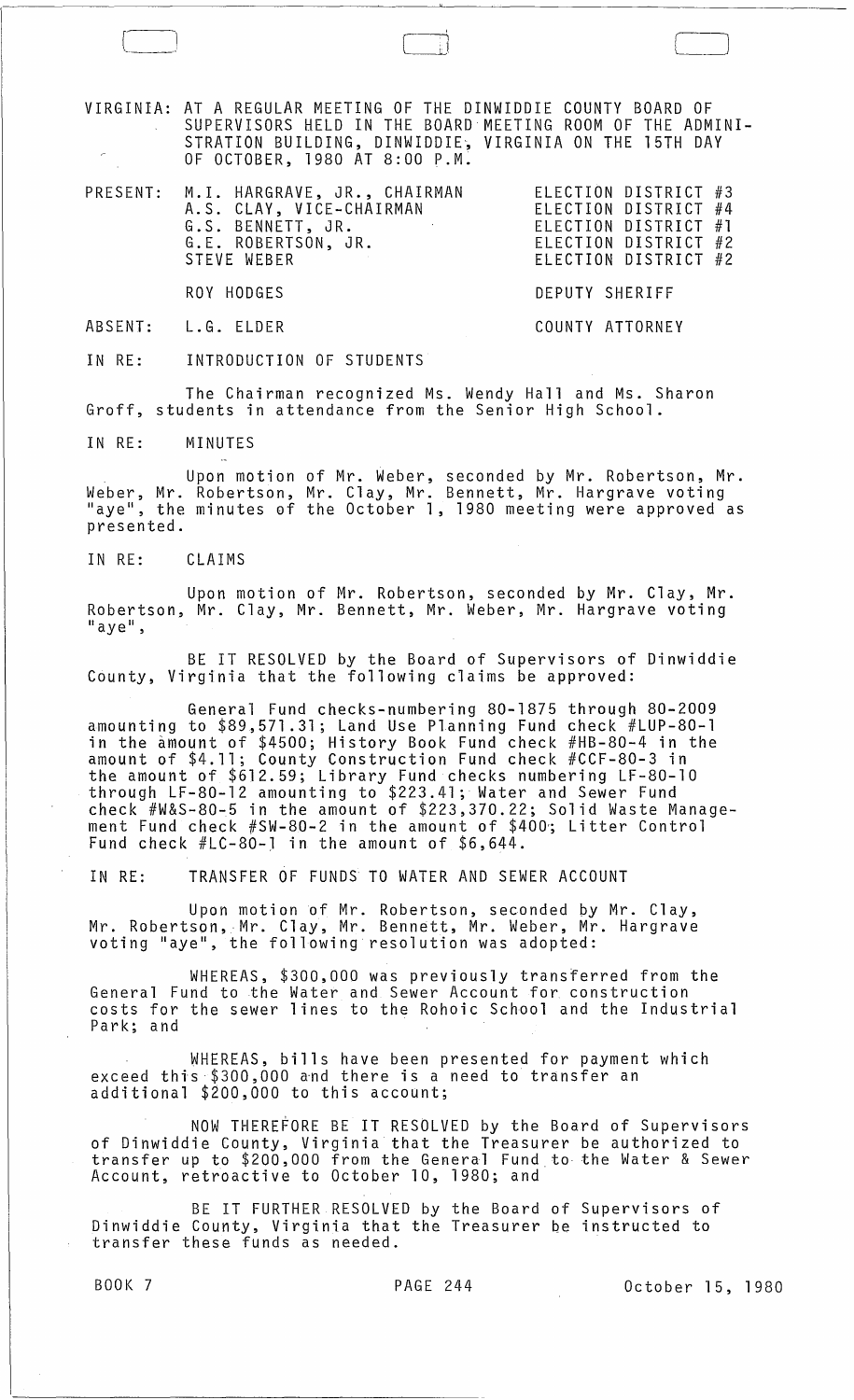IN RE: PUBLIC HEARING--A-80-9--REGULATION OF DEALERS IN PRECIOUS METALS AND GEMS

This being the time and place as advertised in the Progress-Index on Wednesday, October 1, 1980 and Wednesday, October 8, 1980 for the Board of Supervisors to conduct a public hearing to consider for adoption an ordinance to amend the Dinwiddie County Code by the addition of Article IV to Chapter 10 relating to the regulation of dealers in precious metals and gems for providing for a penalty.

This ordinance was adopted as an emergency ordinance at the September 17, 1980 meeting. No one appeared in support or opposition.

Mr. Robertson asked if the ordinance had been refined to meet the County's needs. The County Administrator stated that the forms being used were uniform to those used in other 10calities. Mr. Roy Hodges, Deputy Sheriff, stated that the ordinance was working now with the dealer presently located in the County.

Mr. Hargrave stated he had received a suggestion that the County investigate the use of a proof of ownership form. Mr. Hargrave and Mr. Robertson questioned, however, what evidence of ownership on certain items could be presented. After a brief discussion, the County Attorney was instructed to investigate the use of a proof of ownership form to be considered for incorporation into the ordinance.

Upon motion of Mr. Clay, seconded by Mr. Robertson, Mr. Clay, Mr. Robertson, Mr. Bennett, Mr., Weber, Mr. Hargrave voting Haye H, amendment A-80-9 was deferred for action at the November 5, 1980 meeting.

## IN RE: MUTUAL AID AGREEMENT AND OPERATIONAL PLAN FOR EMERGENCY SERVICES

Ms. Wendy Weber, Deputy Coordinator, presented a mutual aid agreement and operational plan for emergency services between the cities of Colonial Heights, Petersburg, Hopewell, and the counties of Dinwiddie, Prince George and Chesterfield. She stated this agreement would formalize services that would be rendered between localities when a state of emergency exists or is impending. This agreement has been approved by the County's attorney and insurance agent.

After a brief discussion, the Board instructed Ms. Weber to present the agreement to the local volunteer organizations for their input; therefore, action was postponed until this information could be obtained.

IN RE: APPROVAL OF ROOMS FOR VIRGINIA STUDENT SAFETY ASSOCIATION MEETING

Ms. Wendy Weber presented a request from the Virginia Student Safety Association for funding for several students to attend the annual meeting on November 14 and 15, 1980 at the Ingleside Inn in Staunton, Virginia.

Ms. Barbara Goodman, sponsor, will be taking several students on Thursday night and several will be joining them on Friday and stay until Saturday. Therefore, they would need two rooms for Thursday, November 13, 1980 and two rooms for Friday, November 14, 1980.

Upon motion of Mr. Weber, seconded by Mr. Bennett, Mr. Weber, Mr. Bennett, Mr. Clay, Mr. Robertson, Mr. Hargrave voting weber, Ar. Bennett, Ar. Clay, Ar. Robertson, Ar. Aargrave votin<br>"aye", funding is approved for students attending the Virginia Student Safety Association annual meeting in Staunton for two rooms on November 13, and November 14, 1980.

 $\sim$   $\sim$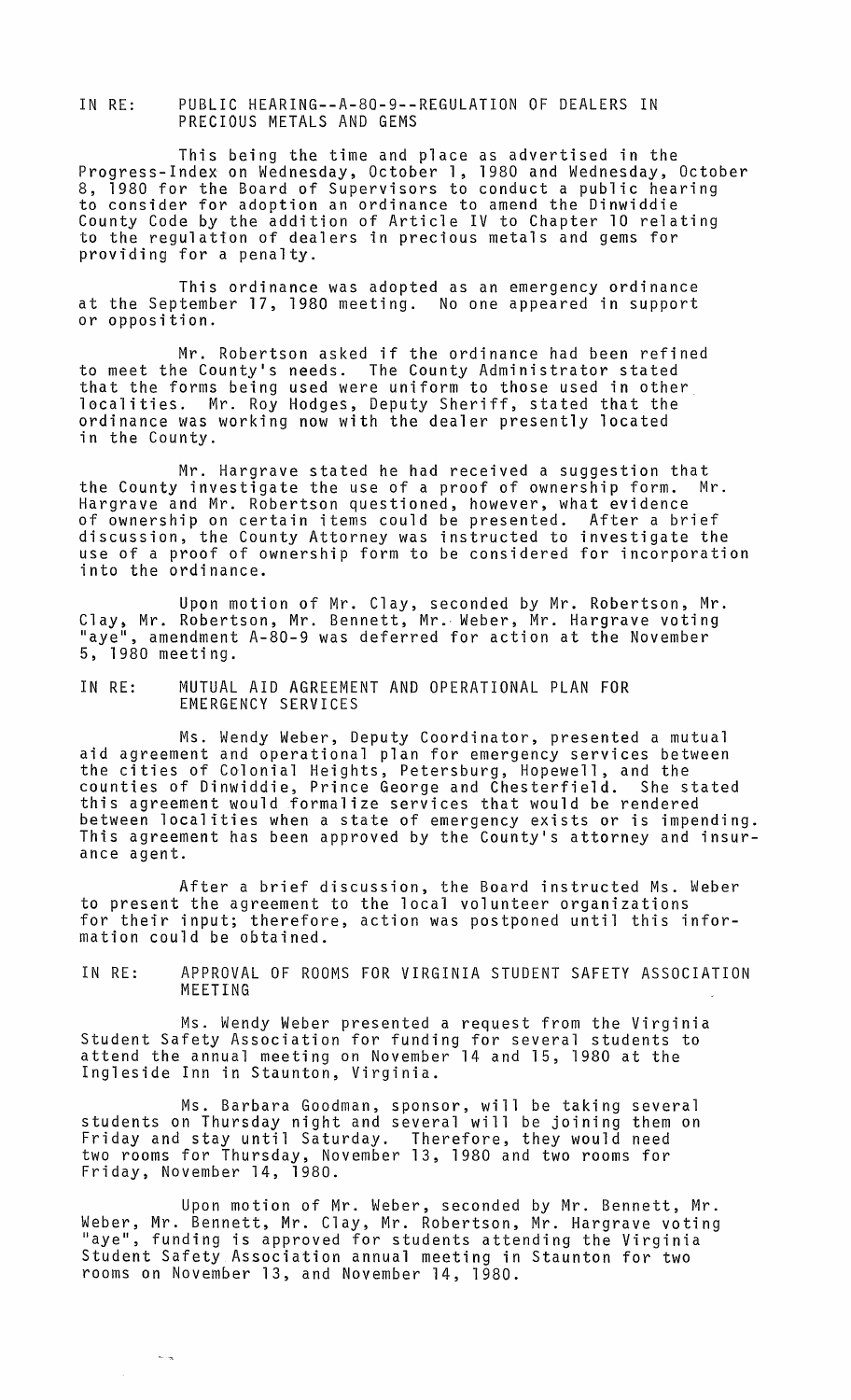## IN RE: APPOMATTOX REGIONAL LIBRARY BOARD MEETING

 $\sqrt{r}$ 

Mr. Clay reminded the Board that the Appomattox Regional Library Board was meeting Monday, October 20, 1980 and the members were invited to attend."

------------------------------------~----~~--~~---------------------------------

IN RE: BINGO & RAFFLE PERMIT **--** DARVILLS COMMUNITY CENTER

Upon motion of Mr. Bennett, seconded by Mr. Clay, Mr. Bennett, Mr. Clay, Mr. Weber, Mr. Robertson, Mr. Hargrave voting "aye", the following resolution was adopted:

WHEREAS, the Darvi11s Community Center has made appli- cation to the Board of Supervisors for a Bingo and Raffle Permit for calendar year 1980; and

WHEREAS, the Community Center meets the requirements as set forth in Sec. 18.1-340 of the Code of Virginia and has filed the required \$10.00 fee;

NOW THEREFORE BE IT RESOLVED by the Board of Supervisors of Dinwiddie County, Virginia that the Darvills Community Center is hereby granted a Bingo & Raffle Permi't for the calendar year 1980.

IN RE: BINGO & RAFFLE'PERMIT **--** MIDWAY PTO

Upon motion of Mr. Bennett, seconded by Mr. Clay, Mr. Bennett, Mr. Clay, Mr. Weber, Mr. Robertson, Mr. Hargrave voting "aye", the following resolution was adopted:

WHEREAS, the Midway PTO has made application to the Board of Supervisors for a Bingo and Raffle Permit for calendar year 1980; and

WHEREAS, the Midway PTO meets the requirements as set forth in Sec. 18.1-340 of the Code of Virginia and has filed the required \$10.00 fee;

NOW THEREFORE BE IT RESOLVED by the Board of Supervisors of Dinwiddie County, Virginia that the Midway PTO is hereby granted a renewal of their Bingo & Raffle Permit for the calendar year 1980.

IN RE: RESOLUTION APPROVING BANKS SELECTED BY TREASURER

Upon motion of Mr. Robertson, seconded by Mr. Bennett, Mr. Robertson, Mr. Bennett, Mr. Weber, Mr. Clay, Mr. Hargrave<br>voting "aye",

BE IT RESOLVED by the Board of Supervisors of Dinwiddie County, Virginia that the following banks selected by the Treasurer are hereby approved in accordance with Sections 58-943 and 58-943.2 of the Code of Virginia:

> First & Merchants National Bank United Virginia Bank Central Fidelity Bank Community Bank

IN RE: ADJOURNMENT

Upon motion of Mr. Clay, seconded by Mr. Robertson, Mr. Clay, Mr. Robertson. Mr. Bennett. Mr. Weber. Mr. Hargrave voting

------- ATTEST: .  $W$  $W$ ,  $V$ ,  $W$   $W$   $V$ 

WALL CONTROLL CHAIRMAN